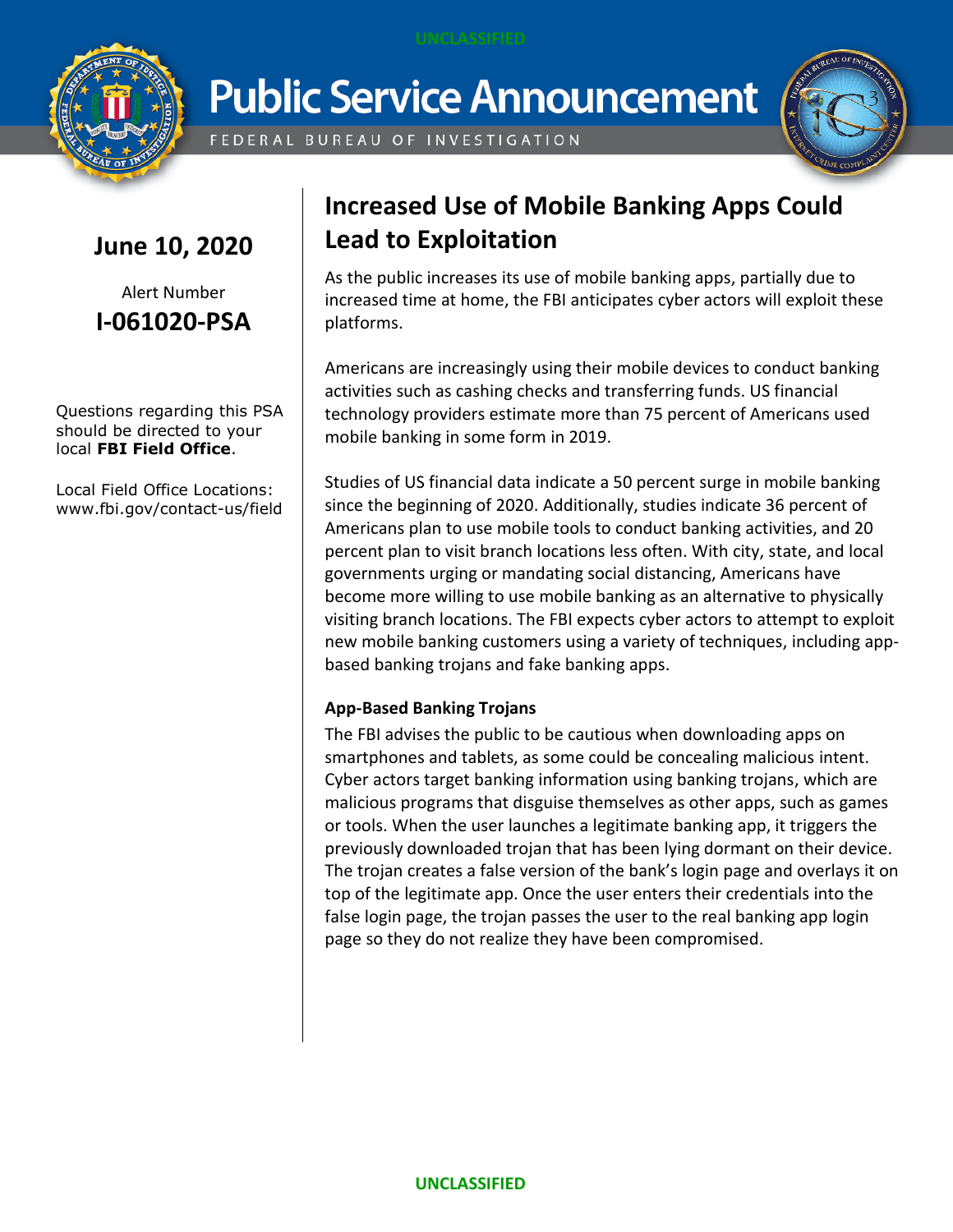# Federal Bureau of Investigation, Cyber Division **Public Service Announcement**

#### **Fake Banking Apps**

Actors also create fraudulent apps designed to impersonate the real apps of major financial institutions, with the intent of tricking users into entering their login credentials. These apps provide an error message after the attempted login and will use smartphone permission requests to obtain and bypass security codes texted to users. US security research organizations report that in 2018, nearly 65,000 fake apps were detected on major app stores, making this one of the fastest growing sectors of smartphone-based fraud.

#### **TIPS TO PROTECT YOU AND YOUR ORGANIZATION**

#### *Obtain Apps from Trusted Sources*

Private sector companies manage app stores for smartphones and actively vet these apps for malicious content. Additionally, most major US banks will provide a link to their mobile app on their website. The FBI recommends only obtaining smartphone apps from trusted sources like official app stores or directly from bank websites.

#### *Use Two-Factor Authentication*

Since 2016, surveys of application and website users have identified that a majority of users do not enable two-factor authentication when prompted. These users cite inconvenience as the major reason to avoid the use of this technology. Cybersecurity experts have stressed that two-factor authentication is a highly effective tool to secure accounts against compromise, and enabling any form of two-factor authentication will be to the user's advantage.

#### *Do:*

- Enable two-factor or multi-factor authentication on devices and accounts to protect them from malicious compromise.
- Use strong two-factor authentication if possible via biometrics, hardware tokens, or authentication apps.
- Use multiple types of authentication for accounts if possible. Layering different authentication standards is a stronger security option.
- Monitor where your Personal Identifiable Information (PII) is stored and only share the most necessary information with financial institutions.

#### *Don't:*

 Click links in e-mails or text messages; ensure these messages come from the financial institution by double-checking e-mail details. Many criminals use legitimate-looking messages to trick users into giving up login details.

#### **UNCLASSIFIED**